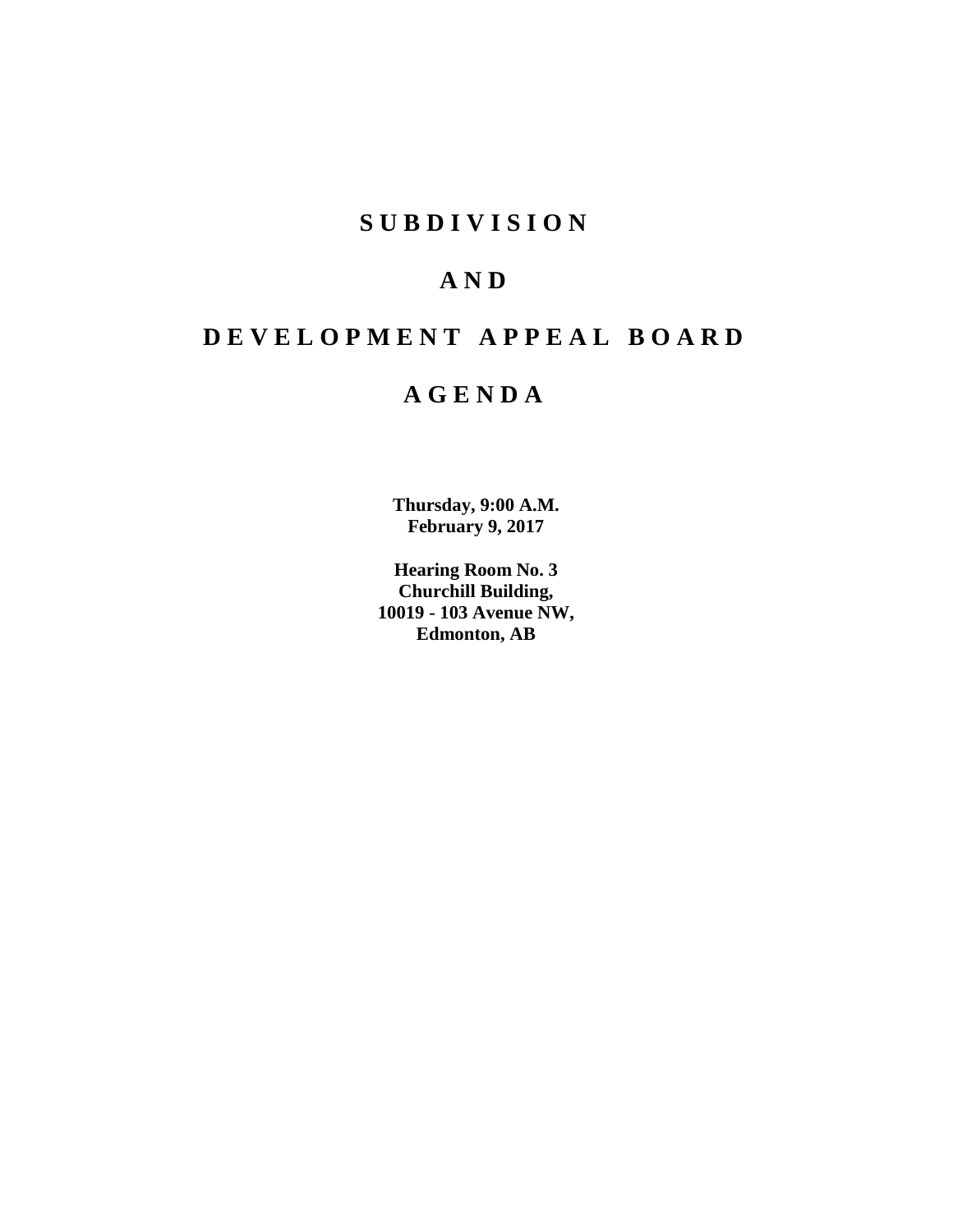# **SUBDIVISION AND DEVELOPMENT APPEAL BOARD HEARING ROOM NO. 3**

|   | <b>NOTE:</b> |               | Unless otherwise stated, all references to "Section numbers" refer to<br>the authority under the Edmonton Zoning Bylaw 12800. |
|---|--------------|---------------|-------------------------------------------------------------------------------------------------------------------------------|
|   |              |               | 5138 - Gateway Boulevard NW<br>Project No.: 221482518-001                                                                     |
|   |              |               | Relocate (1) Freestanding Minor Digital Off-<br>premises Sign (6.1 metres by 3 metres).                                       |
| H | 10:30 A.M.   | SDAB-D-17-031 |                                                                                                                               |
|   |              |               |                                                                                                                               |
|   |              |               | 11714 - 82 Street NW<br>Project No.: 182968437-001                                                                            |
|   |              |               | Construct (1) Freestanding Off-premises Sign<br>(Existing without permits)                                                    |
| I | 9:00 A.M.    | SDAB-D-17-030 |                                                                                                                               |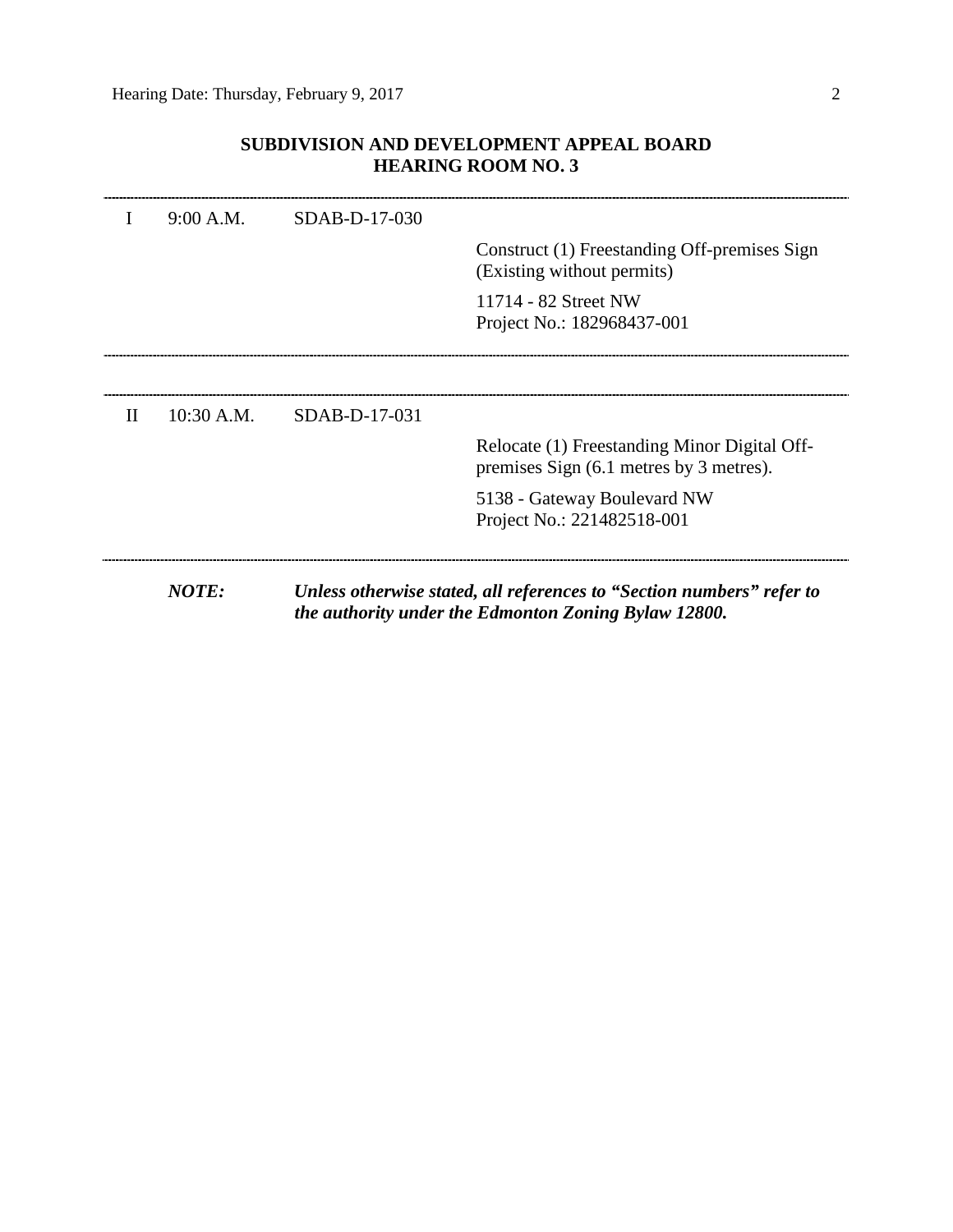| <u>ITEM I: 9:00 A.M.</u> |                                                        | FILE: SDAB-D-17-030                                                             |
|--------------------------|--------------------------------------------------------|---------------------------------------------------------------------------------|
|                          | AN APPEAL FROM THE DECISION OF THE DEVELOPMENT OFFICER |                                                                                 |
|                          | <b>APPELLANT:</b>                                      |                                                                                 |
|                          | <b>APPLICATION NO.:</b>                                | 182968437-001                                                                   |
|                          | <b>APPLICATION TO:</b>                                 | Construct one (1) Freestanding Off-<br>premises Sign (Existing without permits) |
|                          | <b>DECISION OF THE</b><br>DEVELOPMENT AUTHORITY:       | Refused                                                                         |
|                          | <b>DECISION DATE:</b>                                  | January 4, 2017                                                                 |
|                          | <b>DATE OF APPEAL:</b>                                 | January 17, 2017                                                                |
|                          | <b>MUNICIPAL DESCRIPTION</b><br>OF SUBJECT PROPERTY:   | 11714 - 82 Street NW                                                            |
|                          | <b>LEGAL DESCRIPTION:</b>                              | Plan RN50 Blk 117 Lots 27-28                                                    |
|                          | ZONE:                                                  | <b>CB2-General Business Zone</b>                                                |
|                          | <b>OVERLAY:</b>                                        | Alberta Avenue Pedestrian Commercial<br><b>Shopping Street Overlay</b>          |
|                          | <b>STATUTORY PLAN:</b>                                 | Parkdale Area Redevelopment Plan                                                |
|                          |                                                        |                                                                                 |

*Grounds for Appeal*

The Appellant provided the following reasons for appealing the decision of the Development Authority:

> Sign has existed as is since 1993 with no issues or complaints. We are not modifying structure in any way, just looking to renew permit.

### *General Matters*

## **Appeal Information:**

The *Municipal Government Act*, RSA 2000, c M-26 states the following:

#### **Grounds for Appeal**

**685(1)** If a development authority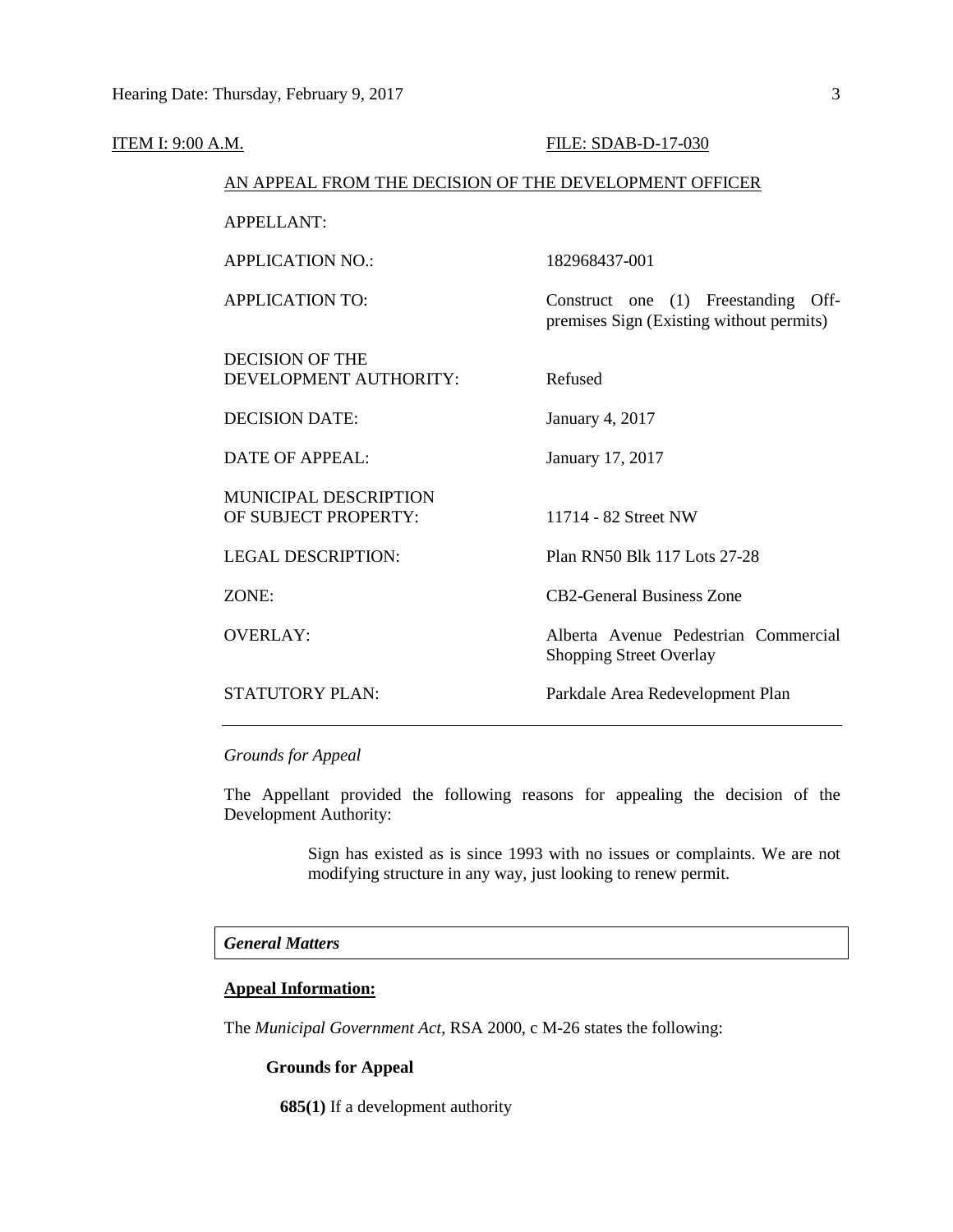- (a) fails or refuses to issue a development permit to a person,
- (b) issues a development permit subject to conditions, or
- (c) issues an order under section 645,

the person applying for the permit or affected by the order under section 645 may appeal to the subdivision and development appeal board.

#### **Appeals**

- **686(1)** A development appeal to a subdivision and development appeal board is commenced by filing a notice of the appeal, containing reasons, with the board within 14 days,
	- (a) in the case of an appeal made by a person referred to in section 685(1), after
		- (i) the date on which the person is notified of the order or decision or the issuance of the development permit, or

#### **Hearing and Decision**

…

**687(3)** In determining an appeal, the subdivision and development appeal board

…

- (a.1) must comply with the land use policies and statutory plans and, subject to clause (d), the land use bylaw in effect;
	- …
	- (c) may confirm, revoke or vary the order, decision or development permit or any condition attached to any of them or make or substitute an order, decision or permit of its own;
	- (d) may make an order or decision or issue or confirm the issue of a development permit even though the proposed development does not comply with the land use bylaw if, in its opinion,
		- (i) the proposed development would not
			- (A) unduly interfere with the amenities of the neighbourhood, or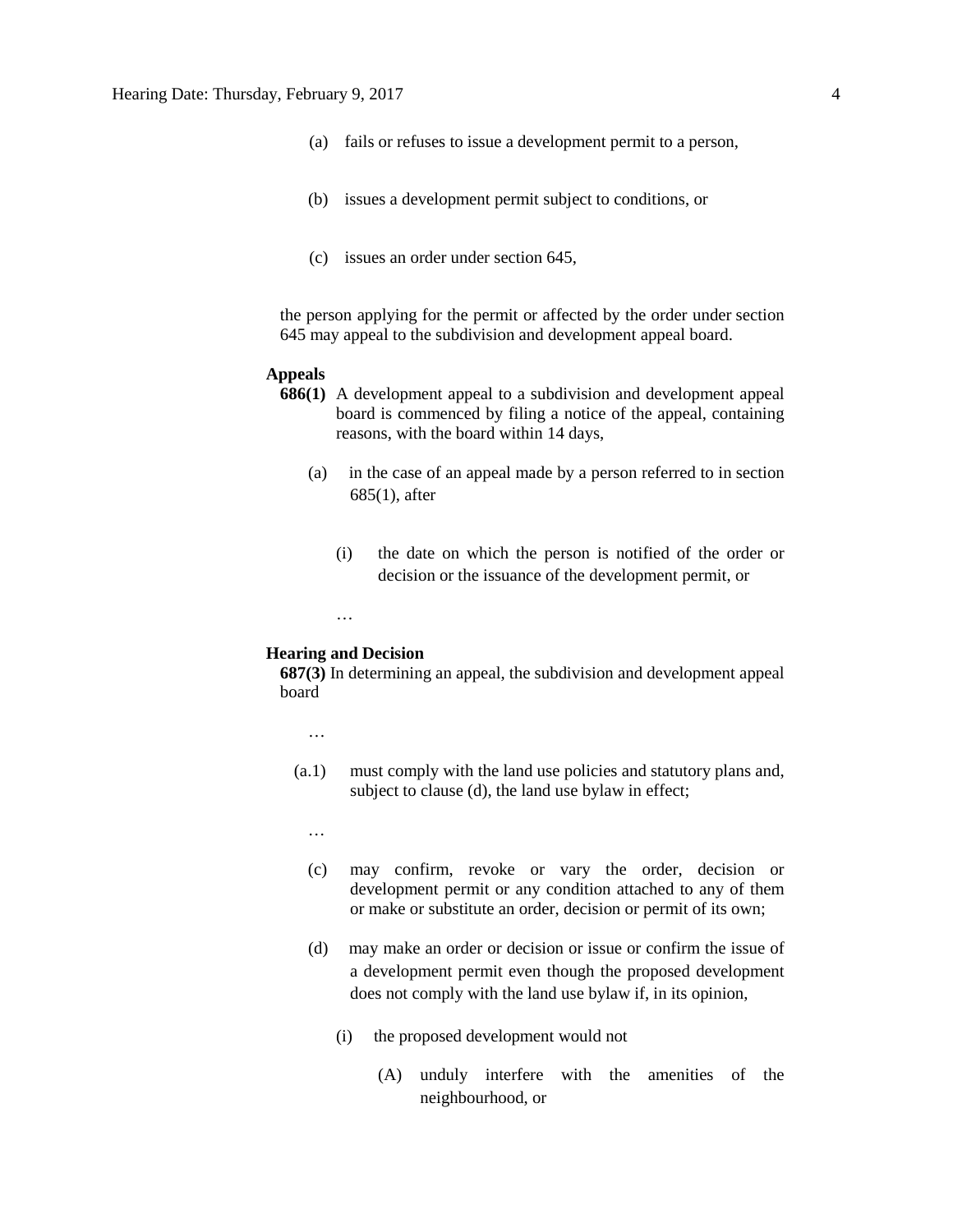(B) materially interfere with or affect the use, enjoyment or value of neighbouring parcels of land,

and

(ii) the proposed development conforms with the use prescribed for that land or building in the land use bylaw.

#### **General Provisions from the** *Edmonton Zoning Bylaw:*

#### Under section 340.3(39), a **Freestanding Off-premises Sign** is a **Discretionary Use** in the **CB2 General Business Zone**.

Under section 7.9(3), **Freestanding Off-premises Signs** means:

any Sign supported independent of a building, displaying Copy that directs attention to a business, activity, product, service or entertainment that cannot be considered as the principal products sold nor a principal business, activity, entertainment or service provided on the premises or Site where the Sign is displayed.

Section 320.1 states that the **General Purpose** of the **CB2 General Business Zone** is to provide for businesses that require large Sites and a location with good visibility and accessibility along, or adjacent to, major public roadways.

Section 821.1 states that the **General Purpose** of the **Alberta Avenue Pedestrian Commercial Shopping Street Overlay** is to facilitate development of a pedestrianoriented character to commercial and mixed Use developments along 118 Avenue, between 76 and 105 Streets, in close proximity to residential areas, in accordance with the Avenue Initiative Revitalization Strategy and Plans in effect for this area of the City.

#### *Height*

Section 821.3(23)(a) states Signage shall be provided in accordance with Schedule 59E of this Bylaw, with the intent to compliment the pedestrianoriented commercial environment, except that the maximum Height of a Freestanding Sign shall be 6.0 metres.

#### **Development Officer's Determination:**

1) The maximum height of a Freestanding Sign shall be 6.0 metres (Section 821.3(a))

Permitted Height: 6 metre

Proposed Height: 8 metres

Exceeds by: 2 metres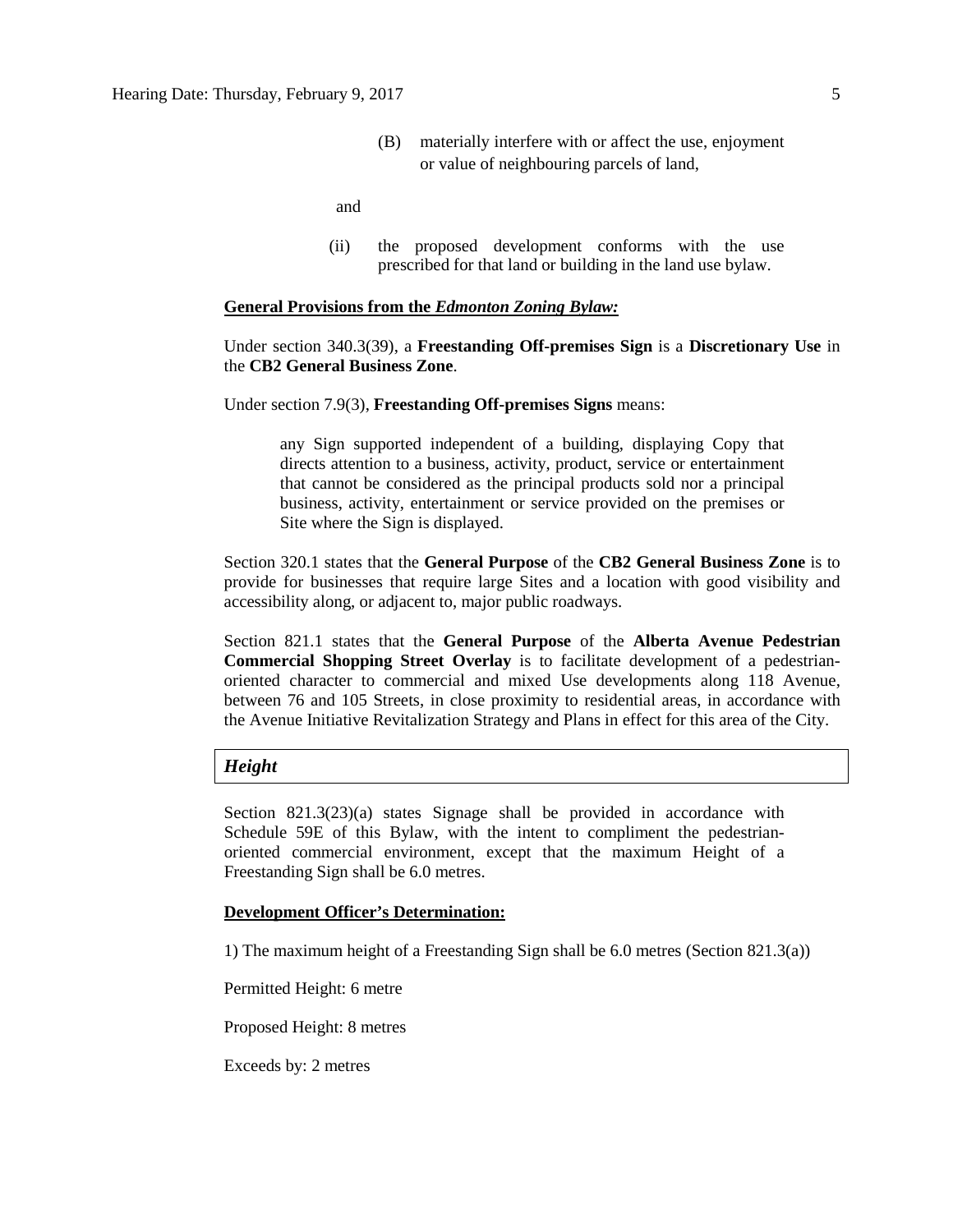### *Community Consultation*

Section 821.3(25) states where an application for a Development Permit does not comply with the regulations contained in this Overlay:

- a. the applicant shall contact the affected parties, being each assessed owner of land wholly or partly located within a distance of 60.0 metres of the Site of the proposed development and the President of each affected Community League and the President of each Business Revitalization Zone Association operating within the distance described above, at least 21 days prior to submission of a Development Application;
- b. the applicant shall outline to the affected parties, any requested variances to the Overlay and solicit their comments on the application;
- c. the applicant shall document any opinions or concerns, expressed by the affected parties, and what modifications were made to address their concerns; and
- d. the applicant shall submit this documentation as part of the Development Application.

### Notice to Applicant/Appellant

Provincial legislation requires that the Subdivision and Development Appeal Board issue its official decision in writing within fifteen days of the conclusion of the hearing. Bylaw No. 11136 requires that a verbal announcement of the Board's decision shall be made at the conclusion of the hearing of an appeal, but the verbal decision is not final nor binding on the Board until the decision has been given in writing in accordance with the *Municipal Government Act*.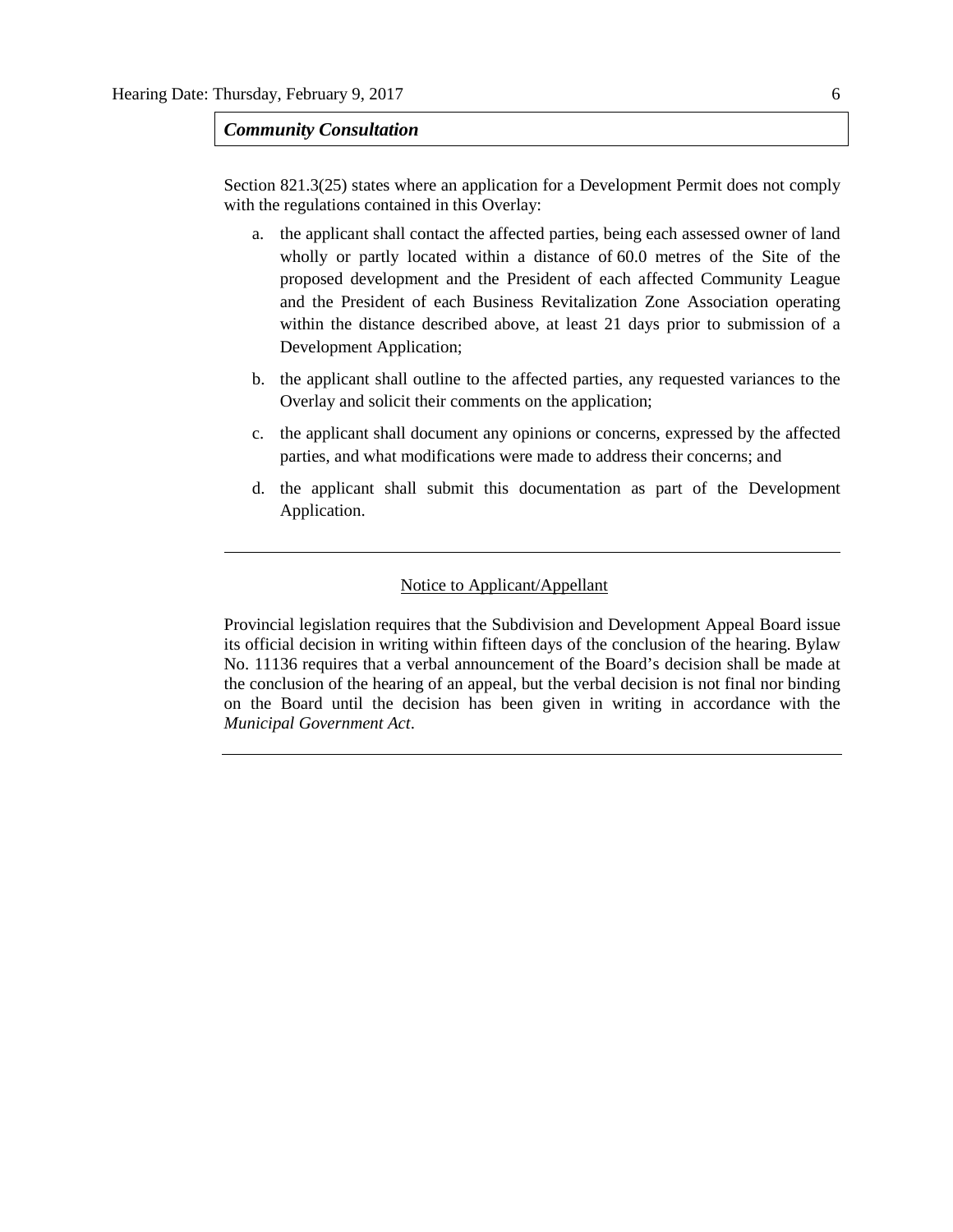| <b>mönton</b>                                                                                   | Project Number: 182968437-001<br><b>Application Date:</b><br>NOV 24, 2015<br>Printed:<br>January 17, 2017 at 1:41 PM             |  |  |
|-------------------------------------------------------------------------------------------------|----------------------------------------------------------------------------------------------------------------------------------|--|--|
| <b>Application for</b>                                                                          | 1 of 2<br>Page:                                                                                                                  |  |  |
|                                                                                                 |                                                                                                                                  |  |  |
|                                                                                                 | <b>Sign Combo Permit</b>                                                                                                         |  |  |
| This document is a Development Permit Decision for the development application described below. |                                                                                                                                  |  |  |
| Applicant                                                                                       | Property Address(es) and Legal Description(s)<br>11714 - 82 STREET NW                                                            |  |  |
|                                                                                                 | Plan RN50 Blk 117 Lots 27-28                                                                                                     |  |  |
|                                                                                                 |                                                                                                                                  |  |  |
|                                                                                                 | Location(s) of Work                                                                                                              |  |  |
|                                                                                                 | Entryway: 11714 - 82 STREET NW                                                                                                   |  |  |
|                                                                                                 | Building: 11714 - 82 STREET NW                                                                                                   |  |  |
| <b>Scope of Application</b>                                                                     |                                                                                                                                  |  |  |
| To construct (1) Freestanding Off-Premises Sign (Existing without permits)                      |                                                                                                                                  |  |  |
|                                                                                                 |                                                                                                                                  |  |  |
| <b>Permit Details</b>                                                                           |                                                                                                                                  |  |  |
|                                                                                                 |                                                                                                                                  |  |  |
| ASA Sticker No./Name of Engineer:<br>Construction Value: 10000                                  | Class of Permit:<br><b>Expiry Date:</b>                                                                                          |  |  |
|                                                                                                 |                                                                                                                                  |  |  |
| Fascia Off-premises Sign: 0                                                                     | Freestanding Off-premises Sign: 0                                                                                                |  |  |
| Fascia On-premises Sign: 0                                                                      | Freestanding On-premises Sign: 0                                                                                                 |  |  |
| Roof Off-premises Sign: 0                                                                       | Projecting Off-premises Sign: 0                                                                                                  |  |  |
| Roof On-premises Sign: 0                                                                        | Projecting On-premises Sign: 0                                                                                                   |  |  |
| Minor Digital On-premises Sign: 0                                                               | Replacement Panel on Existing Sign: 0                                                                                            |  |  |
| Minor Digital Off-premises Sign: 0                                                              | Comprehensive Sign Design: 0                                                                                                     |  |  |
| Minor Digital On/Off-premises Sign: 0                                                           | Major Digital Sign: 0                                                                                                            |  |  |
| I/We certify that the above noted details are correct.                                          |                                                                                                                                  |  |  |
| Applicant signature:                                                                            |                                                                                                                                  |  |  |
| <b>Development Application Decision</b>                                                         |                                                                                                                                  |  |  |
| Refused                                                                                         |                                                                                                                                  |  |  |
| <b>Reason for Refusal</b>                                                                       |                                                                                                                                  |  |  |
| 1) The maximum height of a Freestanding Sign shall be 6.0 m (Section 821.3(a))                  |                                                                                                                                  |  |  |
|                                                                                                 |                                                                                                                                  |  |  |
| Permitted Height: 6 m<br>Proposed Height: 8 m                                                   |                                                                                                                                  |  |  |
| Exceeds by : $2 \text{ m}$                                                                      |                                                                                                                                  |  |  |
|                                                                                                 |                                                                                                                                  |  |  |
| <b>Rights of Appeal</b>                                                                         | The Applicant has the right of appeal within 14 days of receiving notice of the Development Application Decision, as outlined in |  |  |
| Chapter 24, Section 683 through 689 of the Municipal Government Amendment Act.                  |                                                                                                                                  |  |  |
|                                                                                                 |                                                                                                                                  |  |  |
|                                                                                                 |                                                                                                                                  |  |  |
| Issue Date: Jan 04, 2017<br>Development Authority: AHUJA, SACHIN                                |                                                                                                                                  |  |  |
|                                                                                                 |                                                                                                                                  |  |  |
|                                                                                                 |                                                                                                                                  |  |  |
|                                                                                                 |                                                                                                                                  |  |  |
|                                                                                                 |                                                                                                                                  |  |  |
|                                                                                                 | THIS IS NOT A PERMIT                                                                                                             |  |  |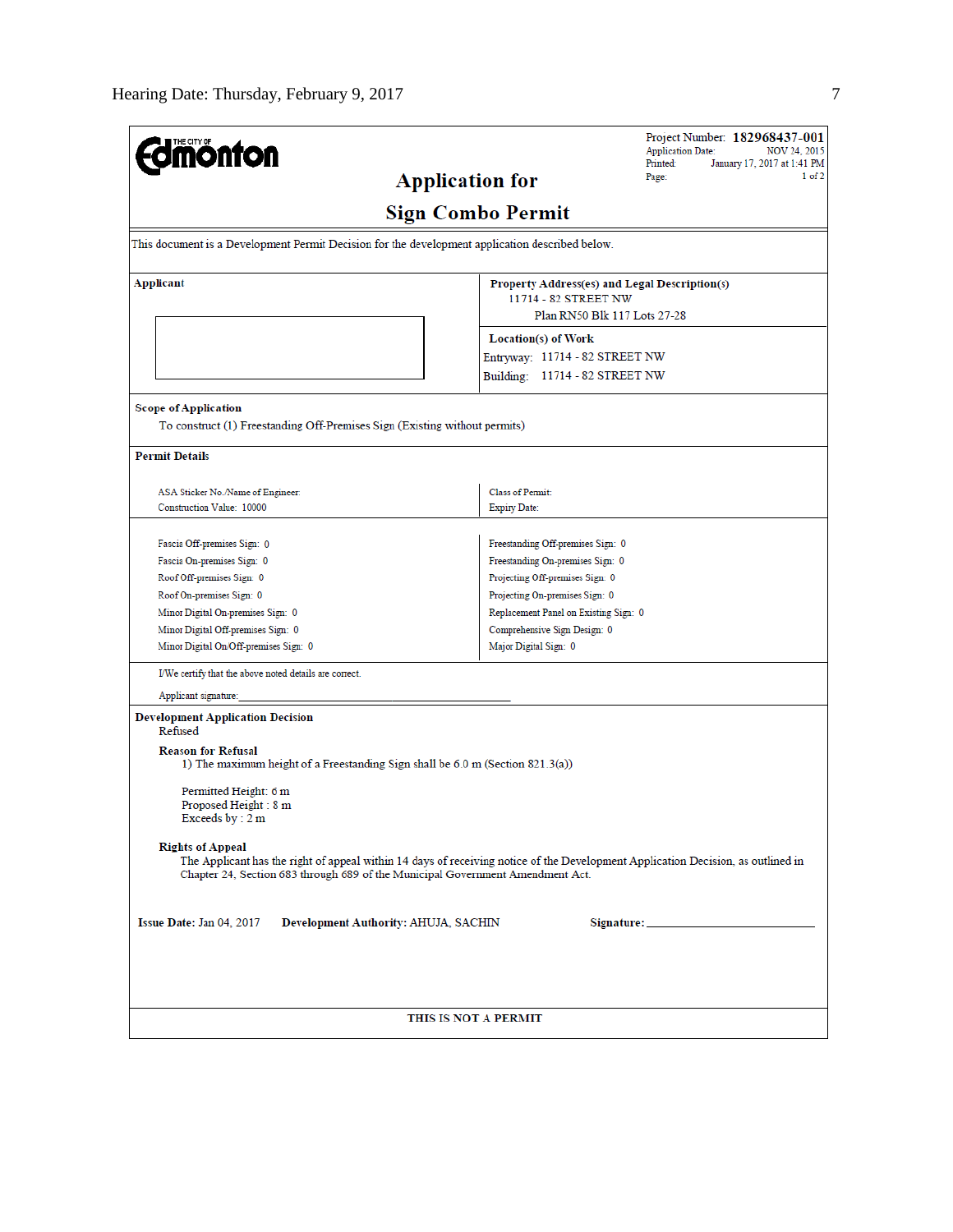| <b>Edimonton</b>                                                            |                    |                          |                      | <b>Application Date:</b><br>Printed: | Project Number: 182968437-001<br>NOV 24, 2015<br>January 17, 2017 at 1:41 PM |
|-----------------------------------------------------------------------------|--------------------|--------------------------|----------------------|--------------------------------------|------------------------------------------------------------------------------|
|                                                                             |                    | <b>Application for</b>   |                      | Page:                                | $2$ of $2$                                                                   |
|                                                                             |                    | <b>Sign Combo Permit</b> |                      |                                      |                                                                              |
| Fees                                                                        |                    |                          |                      |                                      |                                                                              |
|                                                                             | <b>Fee Amount</b>  | <b>Amount Paid</b>       | Receipt#             | <b>Date Paid</b>                     |                                                                              |
| <b>Existing Without Dev Permit Penalty</b><br>Fee                           | \$255.00           | \$255.00                 | 02965263             | Dec 21, 2015                         |                                                                              |
| Sign Development Application Fee<br><b>Existing Without Building Permit</b> | \$255.00           | \$255.00                 | 02965263             | Dec 21, 2015                         |                                                                              |
| Penalty Fee                                                                 | \$146.00           | \$146.00                 | 02965263             | Dec 21, 2015                         |                                                                              |
| Safety Codes Fee<br>Sign Building Permit Fee                                | \$5.84<br>\$146.00 | \$5.84<br>\$146.00       | 02965263<br>02965263 | Dec 21, 2015<br>Dec 21, 2015         |                                                                              |
| <b>Total GST Amount:</b>                                                    | \$0.00             |                          |                      |                                      |                                                                              |
| <b>Totals for Permit:</b>                                                   | \$807.84           | \$807.84                 |                      |                                      |                                                                              |
|                                                                             |                    |                          |                      |                                      |                                                                              |
|                                                                             |                    |                          |                      |                                      |                                                                              |
|                                                                             |                    |                          |                      |                                      |                                                                              |
|                                                                             |                    |                          |                      |                                      |                                                                              |
|                                                                             |                    |                          |                      |                                      |                                                                              |
|                                                                             |                    |                          |                      |                                      |                                                                              |
|                                                                             |                    |                          |                      |                                      |                                                                              |
|                                                                             |                    |                          |                      |                                      |                                                                              |
|                                                                             |                    |                          |                      |                                      |                                                                              |
|                                                                             |                    |                          |                      |                                      |                                                                              |
|                                                                             |                    |                          |                      |                                      |                                                                              |
|                                                                             |                    |                          |                      |                                      |                                                                              |
|                                                                             |                    |                          |                      |                                      |                                                                              |
|                                                                             |                    |                          |                      |                                      |                                                                              |
|                                                                             |                    |                          |                      |                                      |                                                                              |
|                                                                             |                    |                          |                      |                                      |                                                                              |
|                                                                             |                    |                          |                      |                                      |                                                                              |
|                                                                             |                    | THIS IS NOT A PERMIT     |                      |                                      |                                                                              |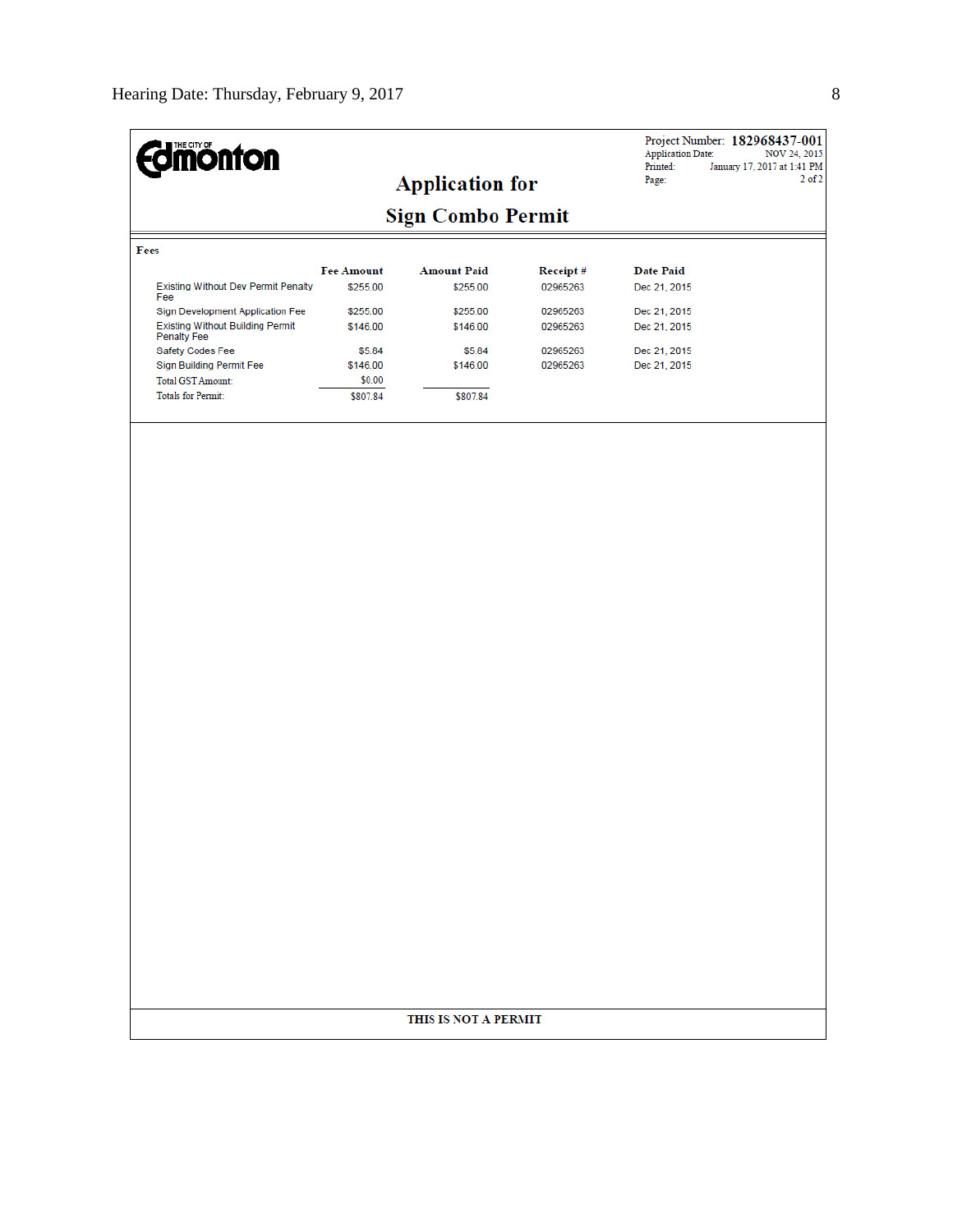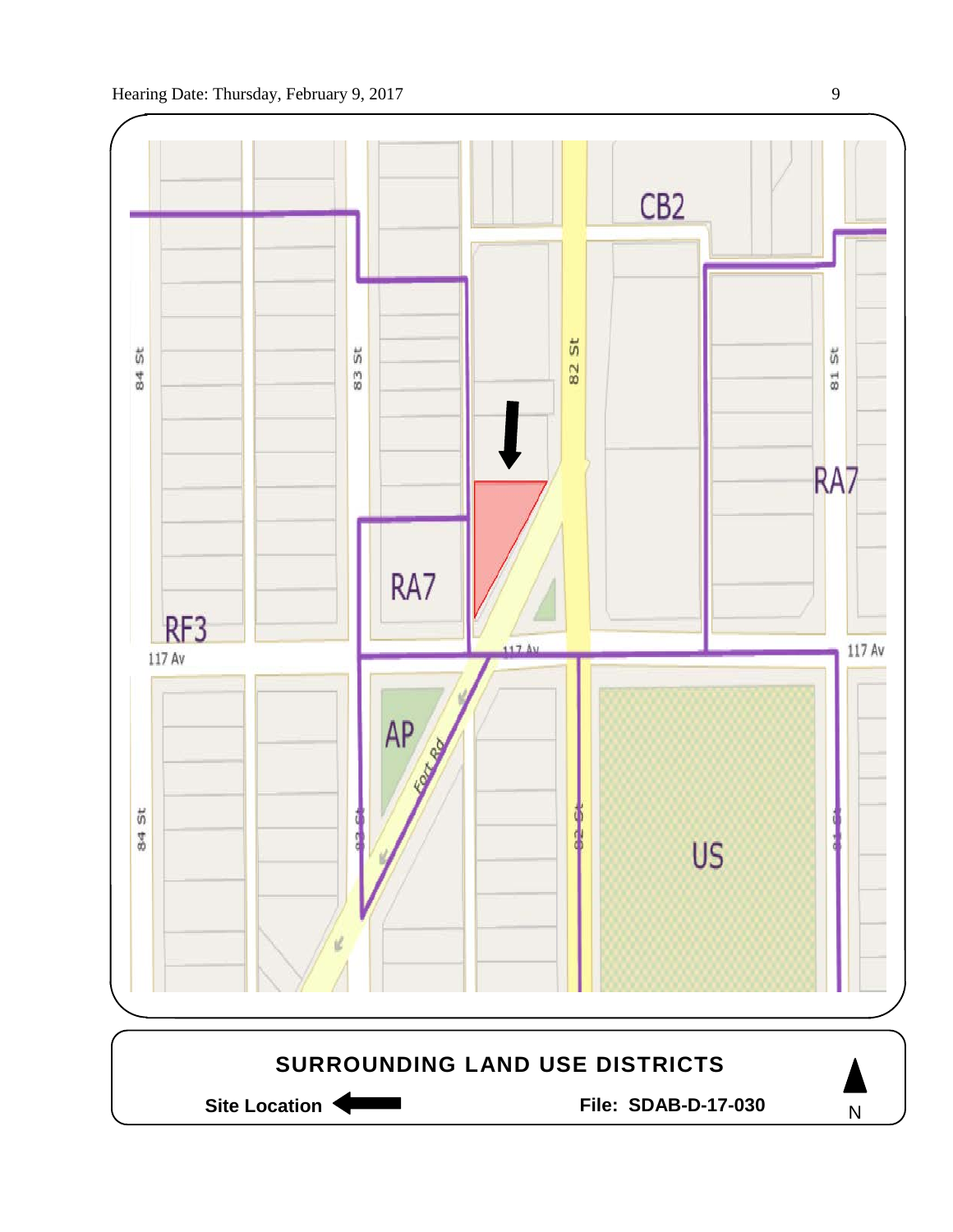| <u>ITEM II: 10:30 A.M.</u> |                                                        | FILE: SDAB-D-17-031                                                                      |
|----------------------------|--------------------------------------------------------|------------------------------------------------------------------------------------------|
|                            | AN APPEAL FROM THE DECISION OF THE DEVELOPMENT OFFICER |                                                                                          |
|                            | <b>APPELLANT:</b>                                      |                                                                                          |
|                            | <b>APPLICATION NO.:</b>                                | 221482518-001                                                                            |
|                            | <b>APPLICATION TO:</b>                                 | Relocate (1) Freestanding Minor Digital<br>Off-premises Sign (6.1 metres by 3<br>metres) |
|                            | <b>DECISION OF THE</b><br>DEVELOPMENT AUTHORITY:       | Refused                                                                                  |
|                            | <b>DECISION DATE:</b>                                  | December 14, 2016                                                                        |
|                            | <b>DATE OF APPEAL:</b>                                 | December 27, 2016                                                                        |
|                            | <b>MUNICIPAL DESCRIPTION</b><br>OF SUBJECT PROPERTY:   | 5138 - Gateway Boulevard NW                                                              |
|                            | <b>LEGAL DESCRIPTION:</b>                              | Plan 1525501 Blk 94 Lot 1                                                                |
|                            | ZONE:                                                  | <b>CB2-General Business Zone</b>                                                         |
|                            | <b>OVERLAY:</b>                                        | Major Commercial Corridors Overlay                                                       |
|                            | <b>STATUTORY PLAN:</b>                                 | N/A                                                                                      |

### *Grounds for Appeal*

The Appellant provided the following reasons for appealing the decision of the Development Authority:

I am a representative of Pattison Outdoor Advertising, the Applicant in the above noted matter. Our Development Permit Application has been refused. On behalf of Pattison Outdoor Advertising, I hereby appeal the refusal on the following grounds:

- 1. The proposed development is a sign which has existed 30 metres to the south, on the premises, without incident or complaint for many years. The relocation of our sign is required in order to accommodate the construction of a new hotel on the premises.
- 2. The proposed relocation of our existing development will not enhance its visibility to the southbound traffic on Calgary Trail to which it has been exposed for many years.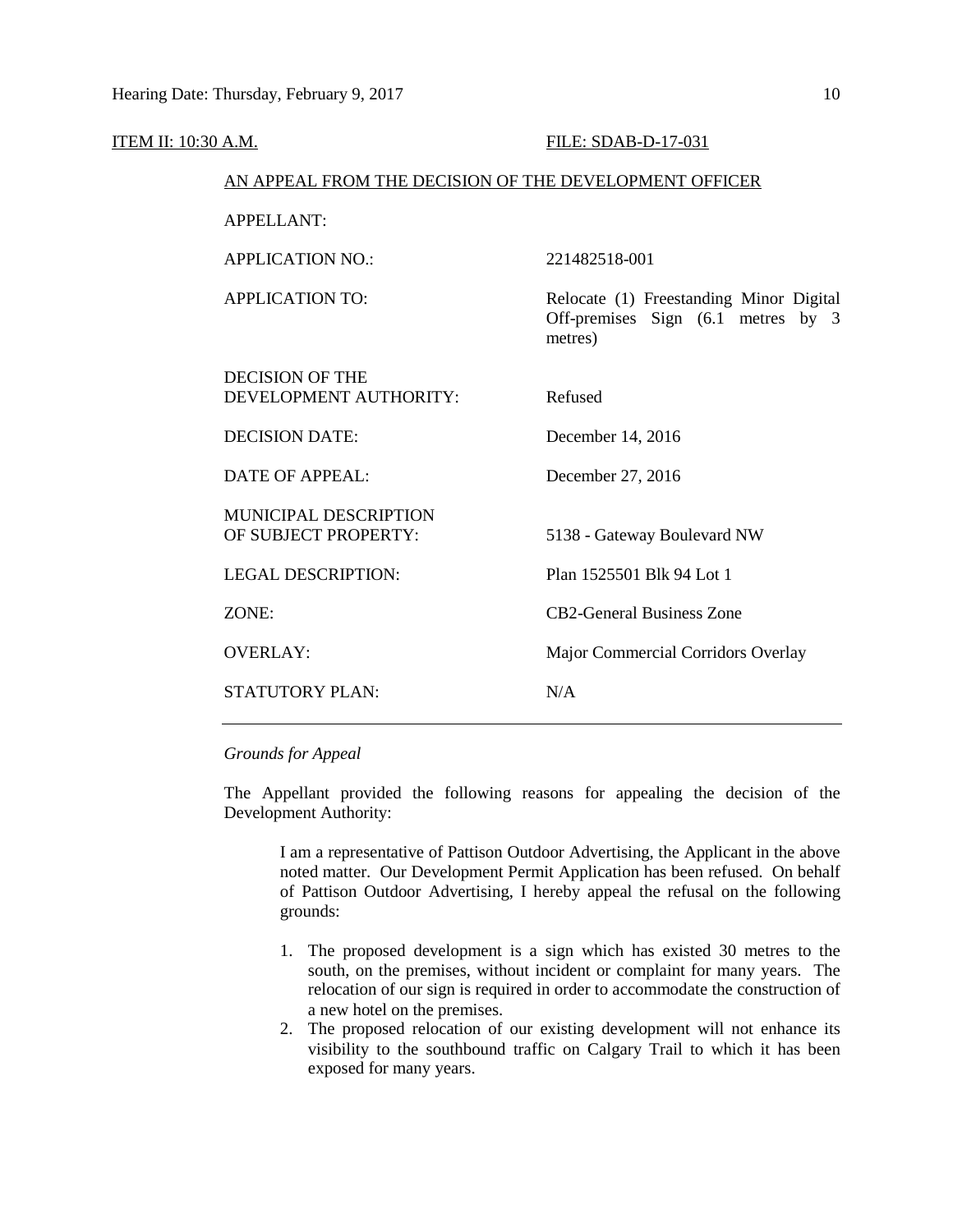- 3. The proposed development complies with the Calgary Trail Land Use Study, since our proposed development is not a freestanding billboard. In any event, the Study is not a Statutory Plan as defined by the Municipal Government Act and therefore the Board is not bound by it.
- 4. Such further and other reasons as may be presented at the hearing of this appeal.

# *General Matters*

#### **Appeal Information:**

The *Municipal Government Act*, RSA 2000, c M-26 states the following:

#### **Grounds for Appeal**

**685(1)** If a development authority

- (a) fails or refuses to issue a development permit to a person,
- (b) issues a development permit subject to conditions, or
- (c) issues an order under section 645,

the person applying for the permit or affected by the order under section 645 may appeal to the subdivision and development appeal board.

### **Appeals**

- **686(1)** A development appeal to a subdivision and development appeal board is commenced by filing a notice of the appeal, containing reasons, with the board within 14 days,
	- (a) in the case of an appeal made by a person referred to in section 685(1), after
		- (i) the date on which the person is notified of the order or decision or the issuance of the development permit, or
	- …

…

#### **Hearing and Decision**

**687(3)** In determining an appeal, the subdivision and development appeal board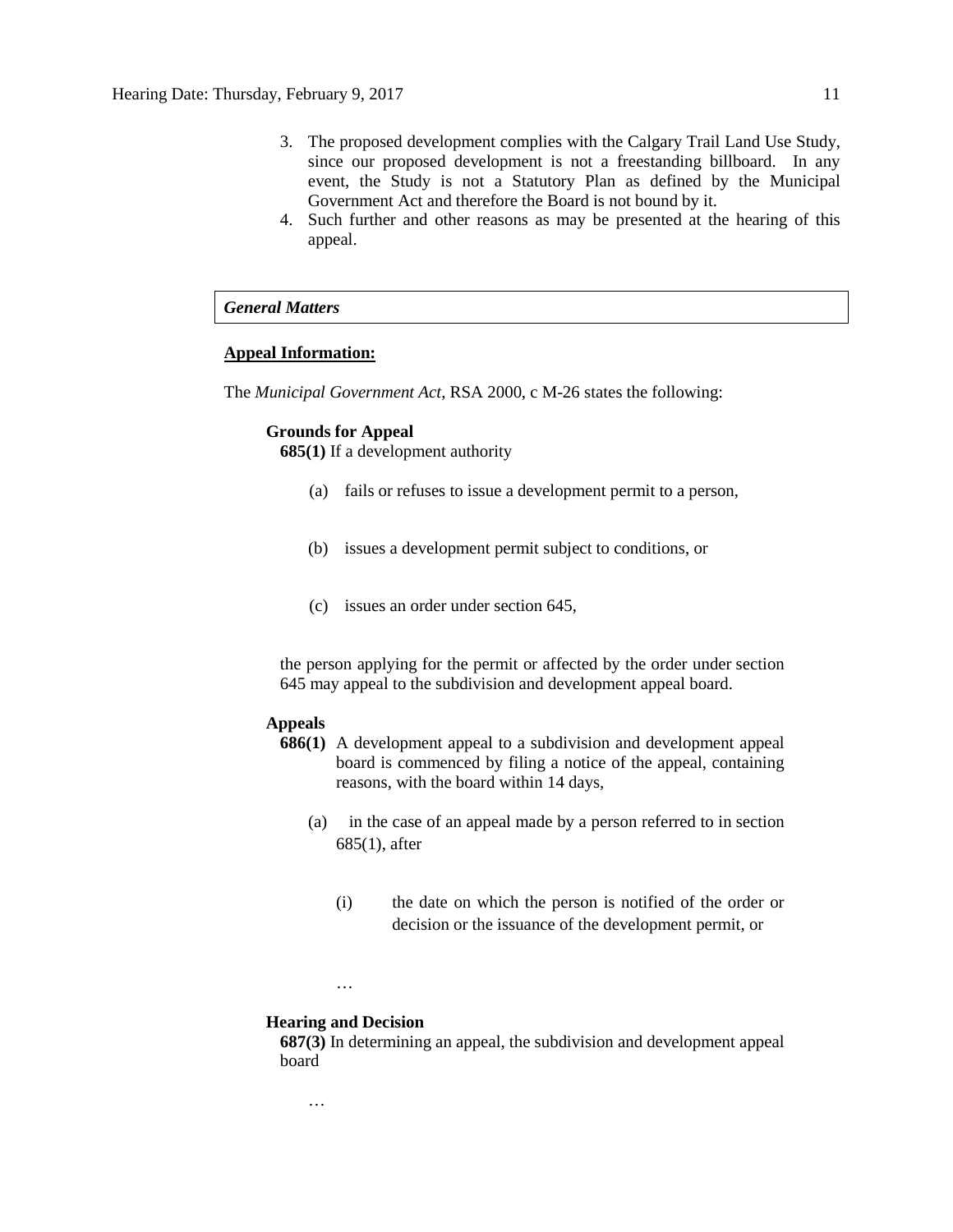- (a.1) must comply with the land use policies and statutory plans and, subject to clause (d), the land use bylaw in effect;
	- …
	- (c) may confirm, revoke or vary the order, decision or development permit or any condition attached to any of them or make or substitute an order, decision or permit of its own;
	- (d) may make an order or decision or issue or confirm the issue of a development permit even though the proposed development does not comply with the land use bylaw if, in its opinion,
		- (i) the proposed development would not
			- (A) unduly interfere with the amenities of the neighbourhood, or
			- (B) materially interfere with or affect the use, enjoyment or value of neighbouring parcels of land,

and

(ii) the proposed development conforms with the use prescribed for that land or building in the land use bylaw.

#### **General Provisions from the** *Edmonton Zoning Bylaw:*

#### Under section 340.3(41), a **Minor Digital Off-premises Signs** is a **Discretionary Use** in the **CB2 General Business Zone**.

#### Under section 7.9(6), **Minor Digital Off-premises Signs** means:

means any Sign that is remotely changed on or off Site and has a Message Duration greater than or equal to 6 seconds. Minor Digital Offpremises Signs incorporate a technology or method allowing the Sign to change Copy without having to physically or mechanically replace the Sign face or its components. The Copy on such Sign directs attention to a business, activity, product, service or entertainment that cannot be considered as the principal products sold nor a principal business, activity, entertainment or service provided on the premises or Site where the Sign is displayed.

Section 340.4(9) states signs shall comply with the regulations found in Schedule 59F.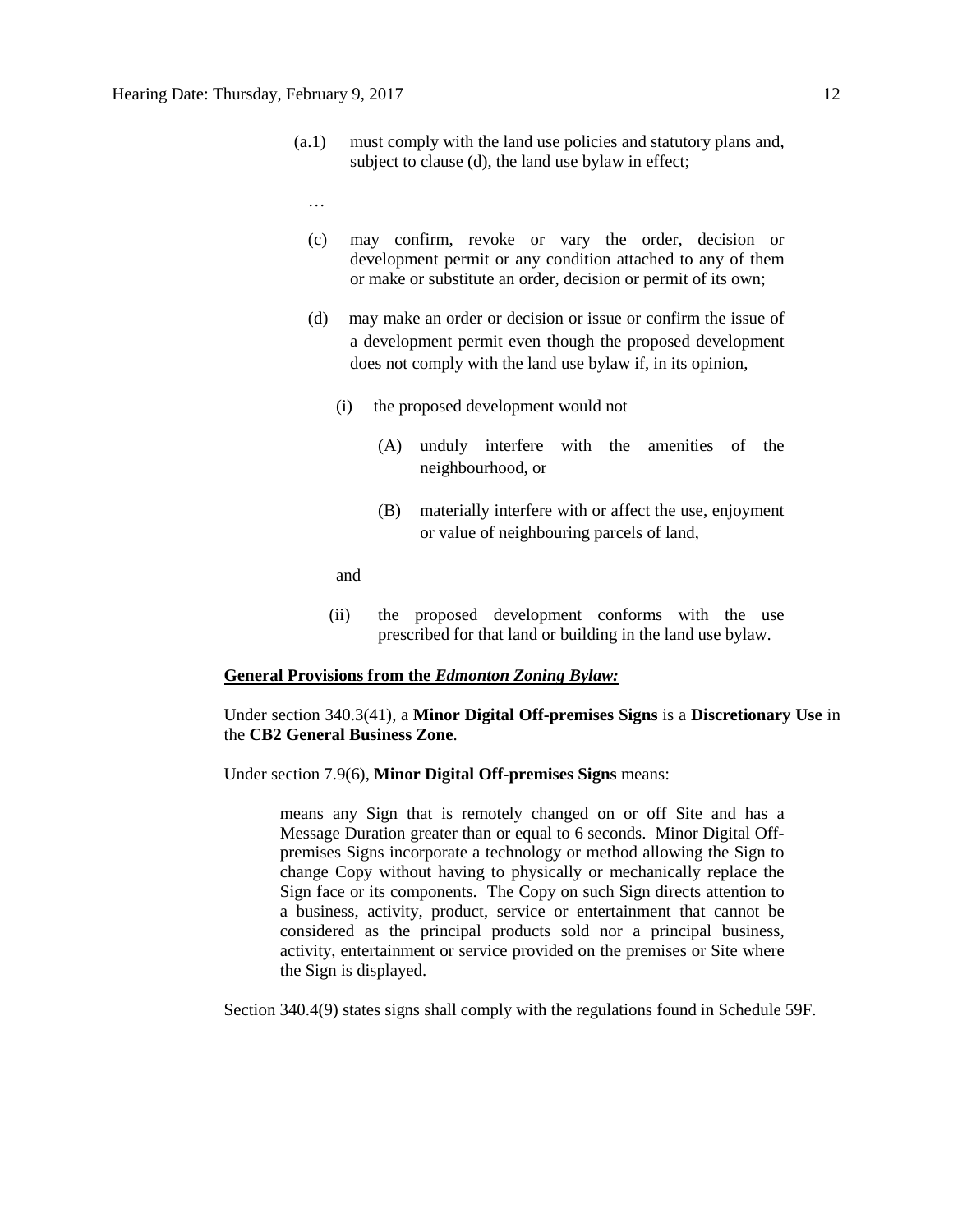#### Hearing Date: Thursday, February 9, 2017 13

Section 320.1 states that the **General Purpose** of the **CB2 General Business Zone** is to provide for businesses that require large Sites and a location with good visibility and accessibility along, or adjacent to, major public roadways.

Section 813.1 states the **General Purpose** of the **Major Commercial Corridors Overlay** is to ensure that development along Major Commercial Corridors is visually attractive and that due consideration is given to pedestrian and traffic safety.

#### *Setback*

Schedule 59F.3(6)(j) states proposed Signs with an Area greater than 8.0 square metres shall not be located within any Setback.

Section 340.4(3) states a minimum Setback of 4.5 metres shall be required where a Site abuts a public roadway, other than a Lane. Where adjacent commercial buildings abut the property line to form a pedestrian-oriented shopping street, no Setback shall be required.

Section 813.4( $6$ )(a) states Setbacks with a minimum Width of 7.5 metres shall be provided adjacent to Major Arterial Roads within the Major Commercial Corridors and adjacent Arterial Roads that directly intersect such Major Arterial Roads. However, the Development Officer may use variance power to reduce this Setback requirement to a minimum Width of 4.5 metres, provided that:

- i. the average Width of the Setback is not less than [6.0](javascript:void(0);) metres; and
- ii. this Setback width relaxation is required to allow for a more efficient utilization of the Site and the relaxation shall result in an articulation of the Setback width that shall enhance the overall appearance of the Site.

#### **Development Officer's Determination:**

Required setback: 4.5 metres Proposed setback: 0 metres Deficient by 4.5 metres

The proposed Sign encroaches 0.91 metres on to City Right Of Way.

## *Sign Location*

Section 59.2(2) states Major Digital Signs, Minor Digital On-premises Signs, Minor Digital Off-premises Signs, and Minor Digital On-premises Off-premises Signs shall be located such that the Sign does not obscure a driver decision point. The Development Officer and Transportation Services shall be satisfied that each Copy Area:

a. does not physically obstruct the sightlines or view of a traffic control device or traffic control signal for oncoming vehicle traffic;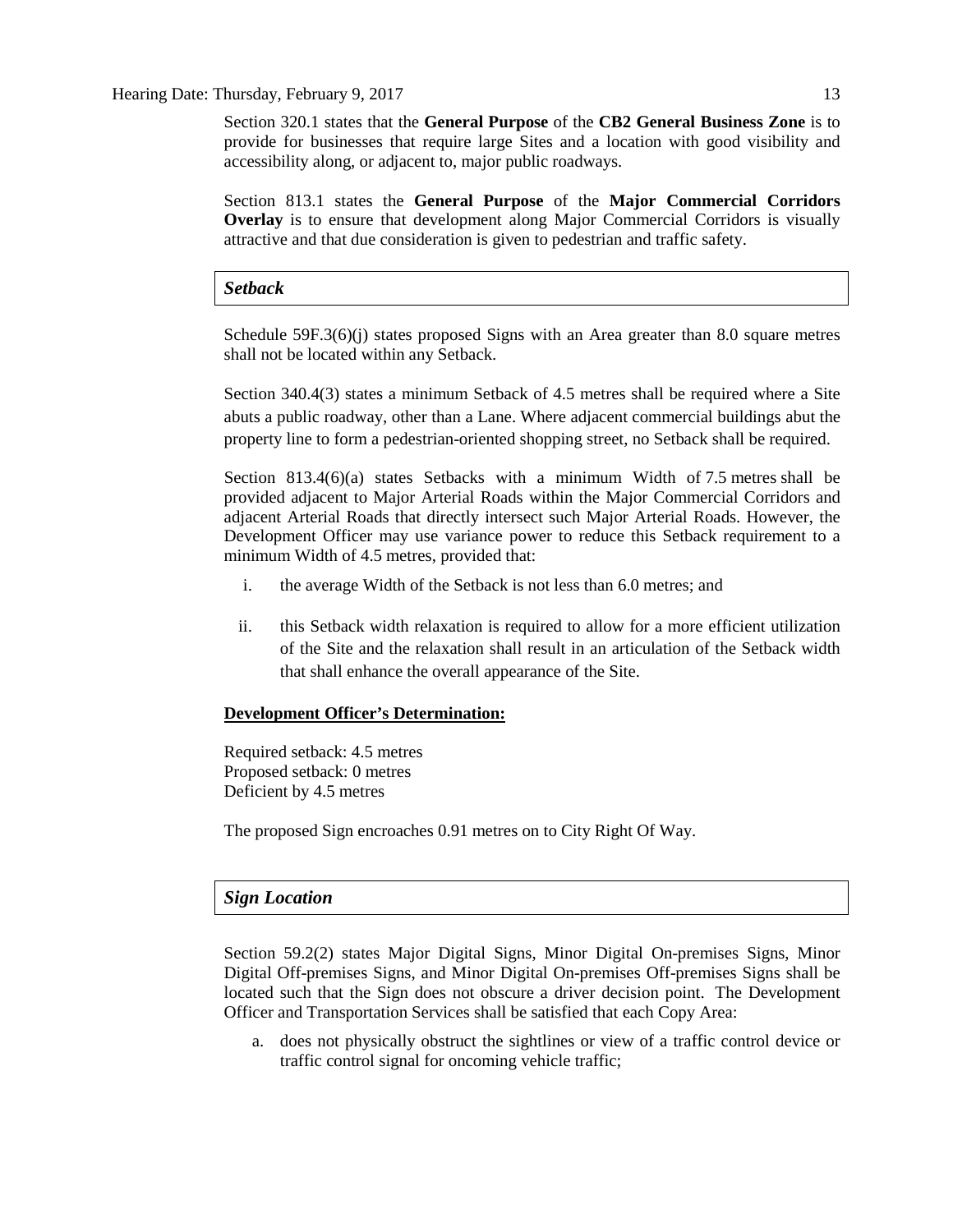- b. is not located in the field of view near or past the traffic control device or traffic control signal in the sightlines of oncoming vehicle traffic;
- c. is not located in the field of view near or past other traffic conflict points such as intersections, merge points, exit ramps, or curved roadways; and
- d. illumination does not compete with or dull the contrast of the traffic control device or traffic control signal for oncoming vehicle traffic.

#### **Development Officer's Determination:**

Transportation Planning and Engineering does not support a digital sign installed at a location, as the sign encroaches in the TAC's cone of vision and 20 degree cone associated with the signalized pedestrian crossing. The proposed Sign is installed right off Calgary Trail, which is a four - lane arterial road that carries about 35,000 vehicles per day. The signalized pedestrian crosswalk exists about 90 metres north of the proposed sign location. There is a bus stop as well in the vicinity of the subject site just south of the pedestrian crossing that are serviced at a 30 minutes frequency during the peak hour.

# *Calgary Trail Land Use Study*

## 3.4 GENERAL URBAN DESIGN POLICIES

- b) Greater attention shall be given to improving the location, siting, Signage comprehendibility and design of signage in the corridor by:
	- i. promoting within the business community the voluntary replacement of

older advertising signage;

- ii. discouraging the use of portable signs and free-standing billboards; and
- iii. improving directional signage to major facilities such as hospitals, University, Downtown, and Government Centre.

#### **Development Officer's Determination:**

Greater attention shall be given to improving the location, siting, Signage comprehendibility and design of signage in the corridor by discouraging the use of portable signs and free-standing billboards (Reference Section 3.4(b)(ii)) - Calgary Trail Land Use Study).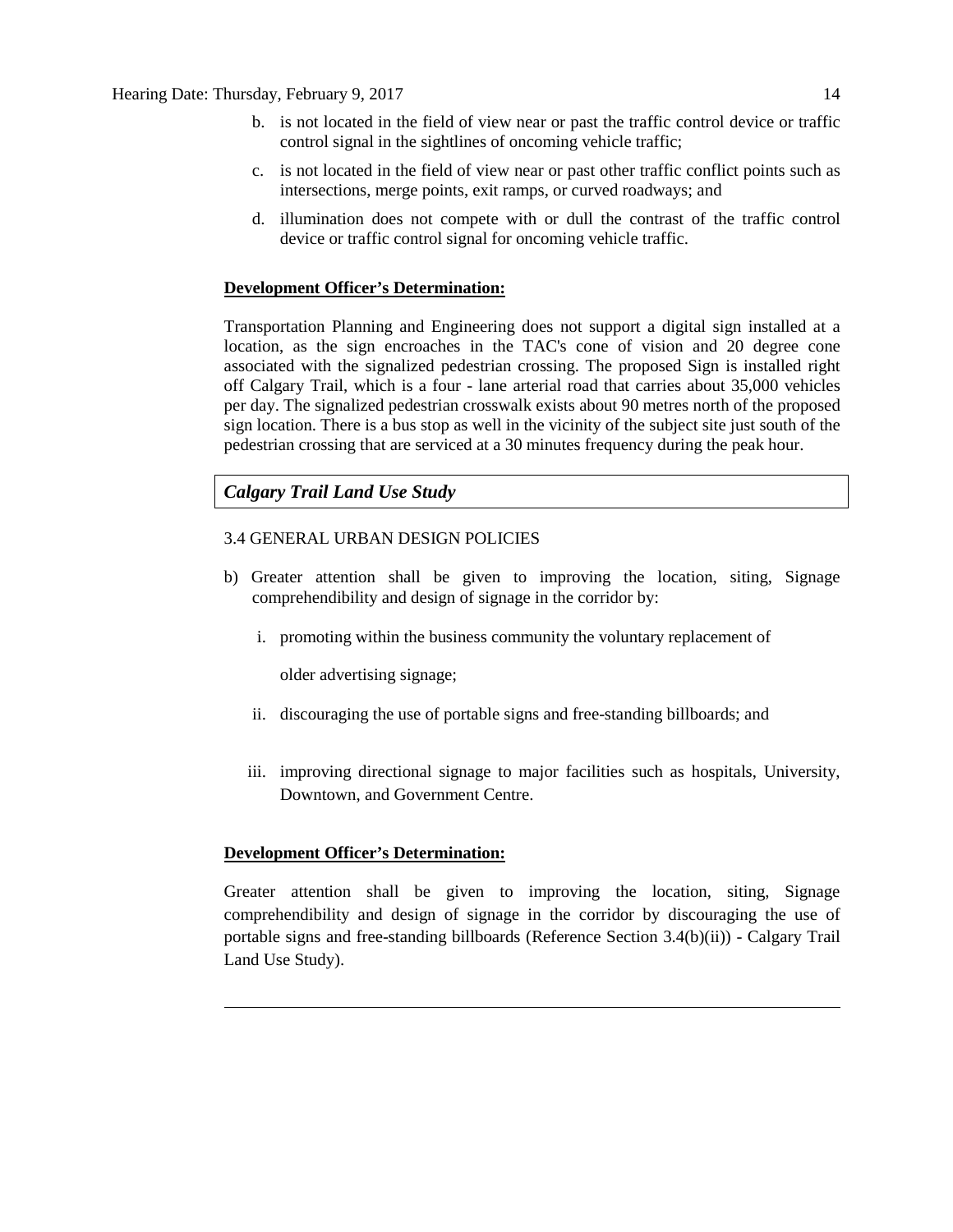#### Notice to Applicant/Appellant

Provincial legislation requires that the Subdivision and Development Appeal Board issue its official decision in writing within fifteen days of the conclusion of the hearing. Bylaw No. 11136 requires that a verbal announcement of the Board's decision shall be made at the conclusion of the hearing of an appeal, but the verbal decision is not final nor binding on the Board until the decision has been given in writing in accordance with the *Municipal Government Act*.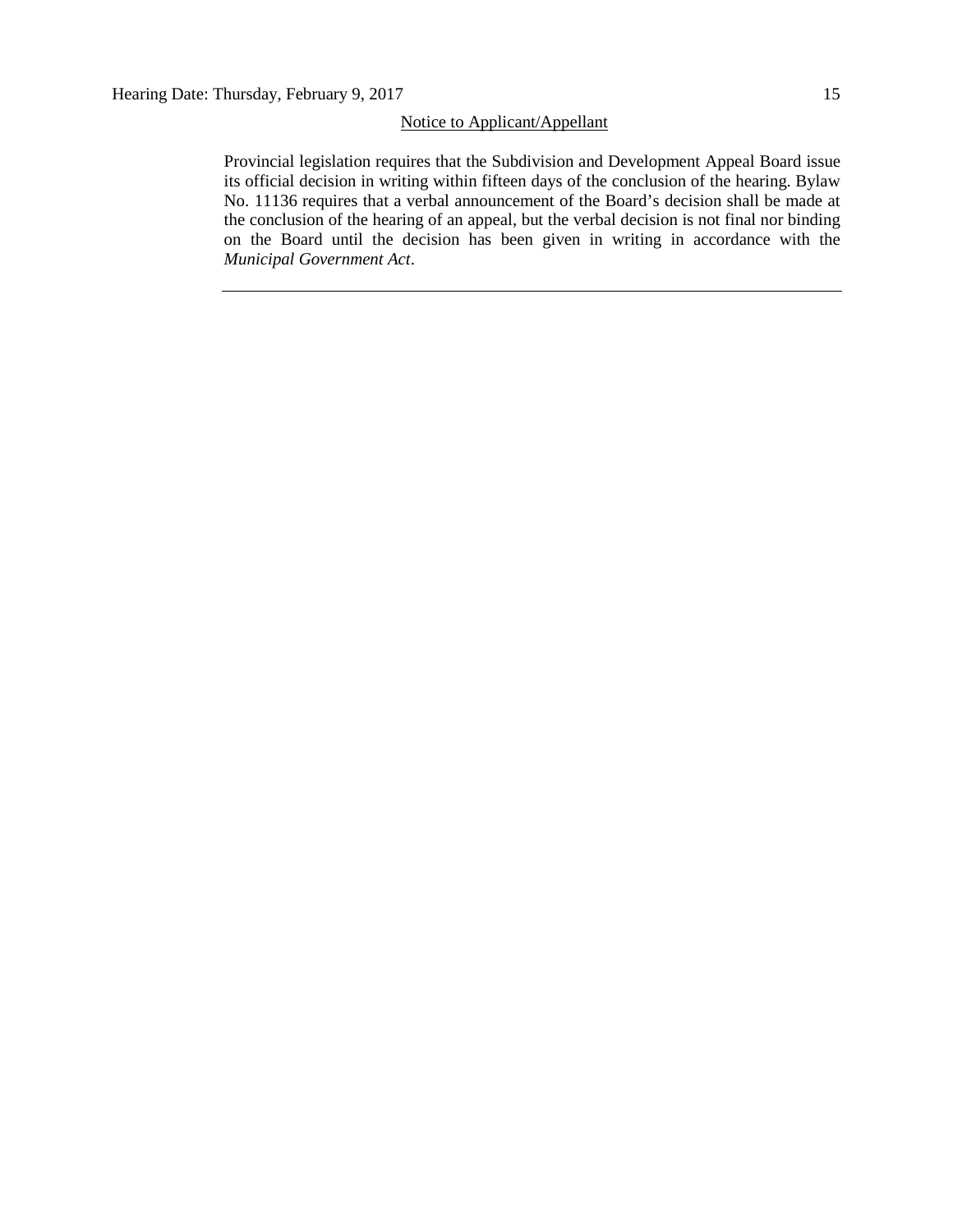| <b>Edmonton</b>                                                                                            | Printed:<br>January 3, 2017 at 10:26 AN<br>$1$ of:<br>Page:<br><b>Application for</b>                     |
|------------------------------------------------------------------------------------------------------------|-----------------------------------------------------------------------------------------------------------|
|                                                                                                            | <b>Sign Combo Permit</b>                                                                                  |
| This document is a Development Permit Decision for the development application described below.            |                                                                                                           |
| Applicant                                                                                                  | Property Address(es) and Legal Description(s)<br>5138 - GATEWAY BOULEVARD NW<br>Plan 1525501 Blk 94 Lot 1 |
| <b>Scope of Application</b><br>To relocate (1) Freestanding Minor Digital Off-premises Sign (6.1 m x 3 m). |                                                                                                           |
| <b>Permit Details</b><br>ASA Sticker No./Name of Engineer:                                                 | Class of Permit:                                                                                          |
| Construction Value: 100000                                                                                 | Expiry Date:                                                                                              |
| Fascia Off-premises Sign: 0                                                                                | Freestanding Off-premises Sign: 0                                                                         |
| Fascia On-premises Sign: 0                                                                                 | Freestanding On-premises Sign: 0                                                                          |
| Roof Off-premises Sign: 0                                                                                  | Projecting Off-premises Sign: 0                                                                           |
| Roof On-premises Sign: 0                                                                                   | Projecting On-premises Sign: 0                                                                            |
| Minor Digital On-premises Sign: 0                                                                          | Replacement Panel on Existing Sign: 0                                                                     |
| Minor Digital Off-premises Sign: 1                                                                         | Comprehensive Sign Design: 0                                                                              |
| Minor Digital On/Off-premises Sign: 0                                                                      | Major Digital Sign: 0                                                                                     |
| I/We certify that the above noted details are correct.                                                     |                                                                                                           |
| Applicant signature:                                                                                       |                                                                                                           |
| <b>Development Application Decision</b><br>Refused                                                         |                                                                                                           |
|                                                                                                            |                                                                                                           |
|                                                                                                            |                                                                                                           |
|                                                                                                            |                                                                                                           |
|                                                                                                            |                                                                                                           |
|                                                                                                            |                                                                                                           |
|                                                                                                            |                                                                                                           |
|                                                                                                            |                                                                                                           |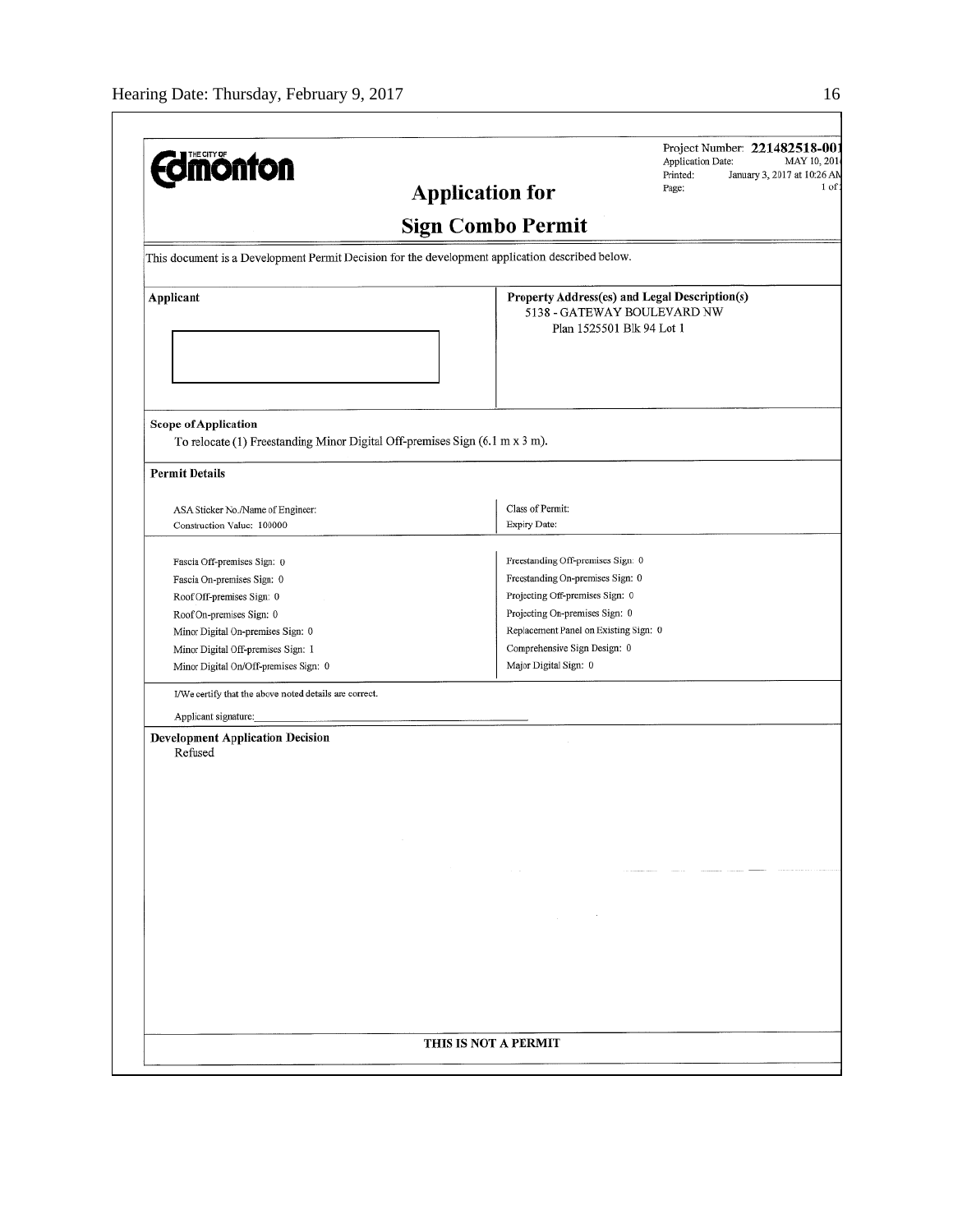|                                                                                                                                                           |                                                                                                                                        |                          |            | Project Number: 221482518-001<br><b>Application Date:</b><br>MAY 10, 2016                                                                                                                                                                                                                                                                                                                                                                                                                                                                                |  |  |
|-----------------------------------------------------------------------------------------------------------------------------------------------------------|----------------------------------------------------------------------------------------------------------------------------------------|--------------------------|------------|----------------------------------------------------------------------------------------------------------------------------------------------------------------------------------------------------------------------------------------------------------------------------------------------------------------------------------------------------------------------------------------------------------------------------------------------------------------------------------------------------------------------------------------------------------|--|--|
| <b>monton</b>                                                                                                                                             |                                                                                                                                        | <b>Application for</b>   |            | Printed:<br>January 3, 2017 at 10:26 AM<br>$2$ of $2$<br>Page:                                                                                                                                                                                                                                                                                                                                                                                                                                                                                           |  |  |
|                                                                                                                                                           |                                                                                                                                        |                          |            |                                                                                                                                                                                                                                                                                                                                                                                                                                                                                                                                                          |  |  |
|                                                                                                                                                           |                                                                                                                                        | <b>Sign Combo Permit</b> |            |                                                                                                                                                                                                                                                                                                                                                                                                                                                                                                                                                          |  |  |
| <b>Reason for Refusal</b><br>than $6.0$ m. (Reference Section $813.4(6)(a)(i)$ ).                                                                         |                                                                                                                                        |                          |            | 1) Proposed Signs with an Area greater than 8.0 m2 shall not be located within ay Setback. (Reference Section 59F.3(6)(j)). A<br>minimum Setback of 4.5 m shall be required where a Site abuts a public roadway, other than a Lane (Section 340.4(3)). Within the<br>Major Commercial Corridor Overlay, the minimum set back requirement is 4.5 m provided the average width of setback is not less                                                                                                                                                      |  |  |
| Required setback: 4.5m<br>Proposed setback: 2 m<br>Deficient by 2.5 m                                                                                     |                                                                                                                                        |                          |            |                                                                                                                                                                                                                                                                                                                                                                                                                                                                                                                                                          |  |  |
| Transportation Services shall be satisfied that each Copy Area:                                                                                           |                                                                                                                                        |                          |            | 2) Major Digital Signs, Minor Digital On-premises Signs, Minor Digital Off-premises Signs, and Minor Digital On-premises<br>Off-premises Signs shall be located such that the Sign does not obscure a driver decision point. The Development Officer and                                                                                                                                                                                                                                                                                                 |  |  |
|                                                                                                                                                           |                                                                                                                                        |                          |            | a. does not physically obstruct the sightlines or view of a traffic control device or traffic control signal for oncoming vehicle traffic:                                                                                                                                                                                                                                                                                                                                                                                                               |  |  |
| vehicle traffic;                                                                                                                                          | b. is not located in the field of view near or past the traffic control device or traffic control signal in the sightlines of oncoming |                          |            |                                                                                                                                                                                                                                                                                                                                                                                                                                                                                                                                                          |  |  |
| pedestrian crossing that are serviced at a 30 min frequency during the peak hour.                                                                         |                                                                                                                                        |                          |            | Transportation Planning and Engineering does not support a digital sign installed at a location, as the sign encroaches in the TAC's<br>cone of vision and 20 degree cone associated with the signalized pedestrian crossing. The proposed Sign is installed right off<br>Calgary Trail, which is a four - lane arterial road that carries about 35,000 vehicled per day. The signalized pedestrian crosswalk<br>exists about 90m north of the proposed sign location. There is a bus stop as well in the vicinity of the subject site just south of the |  |  |
| Use Study).                                                                                                                                               |                                                                                                                                        |                          |            | 3) Greater attention shall be given to improving the location, siting, Signage comprehendibility and design of signage in the<br>corridor by discouraging the use of portable signs and free-standing billboards (Reference Section 3.4(b)(ii)) - Calgary Trail Land                                                                                                                                                                                                                                                                                     |  |  |
| <b>Rights of Appeal</b><br>Chapter 24, Section 683 through 689 of the Municipal Government Amendment Act.                                                 |                                                                                                                                        |                          |            | The Applicant has the right of appeal within 14 days of receiving notice of the Development Application Decision, as outlined in                                                                                                                                                                                                                                                                                                                                                                                                                         |  |  |
| <b>Issue Date:</b> Dec $14, 2016$                                                                                                                         | Development Authority: AHUJA, SACHIN                                                                                                   |                          | Signature: |                                                                                                                                                                                                                                                                                                                                                                                                                                                                                                                                                          |  |  |
| Fees                                                                                                                                                      |                                                                                                                                        | Amount Paid              | Receipt#   | Date Paid                                                                                                                                                                                                                                                                                                                                                                                                                                                                                                                                                |  |  |
| Sign Dev Appl Fee - Digital Signs<br>Sign Building Permit Fee<br>Safety Codes Fee<br>Total GST Amount:<br>Totals for Permit:<br>$($1,040.00$ outstanding) | Fee Amount<br>\$425.00<br>\$1,000.00<br>\$40.00<br>\$0.00<br>\$1,465.00                                                                | \$425.00<br>\$425.00     | 03270840   | May 10, 2016                                                                                                                                                                                                                                                                                                                                                                                                                                                                                                                                             |  |  |
|                                                                                                                                                           |                                                                                                                                        |                          |            |                                                                                                                                                                                                                                                                                                                                                                                                                                                                                                                                                          |  |  |
|                                                                                                                                                           |                                                                                                                                        |                          |            |                                                                                                                                                                                                                                                                                                                                                                                                                                                                                                                                                          |  |  |
|                                                                                                                                                           |                                                                                                                                        |                          |            |                                                                                                                                                                                                                                                                                                                                                                                                                                                                                                                                                          |  |  |
|                                                                                                                                                           |                                                                                                                                        |                          |            |                                                                                                                                                                                                                                                                                                                                                                                                                                                                                                                                                          |  |  |
|                                                                                                                                                           |                                                                                                                                        |                          |            |                                                                                                                                                                                                                                                                                                                                                                                                                                                                                                                                                          |  |  |
|                                                                                                                                                           |                                                                                                                                        |                          |            |                                                                                                                                                                                                                                                                                                                                                                                                                                                                                                                                                          |  |  |
|                                                                                                                                                           |                                                                                                                                        |                          |            |                                                                                                                                                                                                                                                                                                                                                                                                                                                                                                                                                          |  |  |